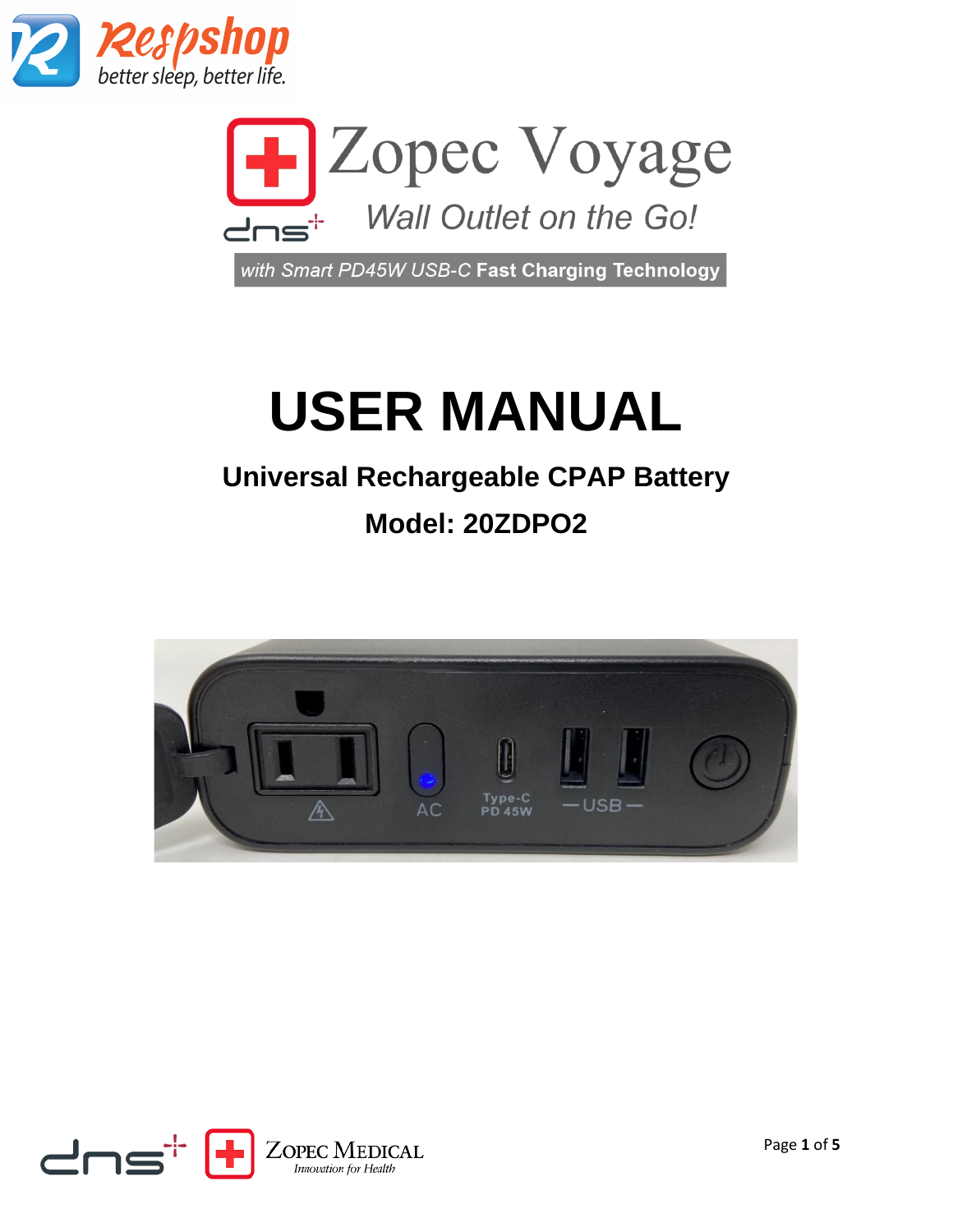## **IMPORTANT – BEFORE FIRST USE**

- **1. Initial Charge:** Please charge Zopec Voyage CPAP battery (~4 hours) until 100% charged (Top 4 LED lights) before first use. (AC Switch must be OFF. No LED light.)
- **2. Humidifier and Heated Tube Impact on CPAP Running Time:**
	- a. **Longest Running Time:** NOT using heated Humidifier and heated Tube.
	- b. **Shortest Running Time:** Using both heated humidifier and heated tube will reduce about 75% of the CPAP running time.
	- c. **Humidifier:** With heated humidifier ON, it will reduce CPAP running time by about 50%. It takes a lot of power to evaporate water.
	- d. **Heated Tube:** With heated tube ON, it will reduce CPAP running time by an additional 50%. It takes a lot of power to heat up a 6 feet tubing. We recommend to turn heated tube OFF when running on CPAP battery.
- **3. Instruction for Turning Off the Humidifier and Heated Tube:**
	- a. **ResMed AirSense10:**
		- i. Go to "MyOptions" and change "ClimateControl" to "Manual". NOTE: this must be done first. Otherwise, the automatic climate control will turn the humidifier and heated tube back on without notice.
		- ii. Next, turn "Humidity Level" and "Tube Temp" to "OFF". If you don't have a heated tube, just turn "Humidity Level" to "OFF".
		- iii. Exit "MyOptions" and re-enter "MyOptions" to verify that "Climate Control" is in "Manual" and "Humidity Level" and "Tube Temp" are "OFF".
	- b. **Philips DreamStation**, detach the humidifier and plug CPAP hose directly to the back of the CPAP Unit.
	- c. **All Other Brands**, detach the humidifier if possible and just run the CPAP unit. Please call or email us if you don't know how to turn off the heated humidifier and/or heated tube.
- **4. Determine Exact CPAP Run Time:** Test the run time with your exact settings first before sleeping with it. At the end of the CPAP hose, remove mask and put paper towel inside the CPAP hose. Turn the machine on and just let a little air through. This imitates breathing. Simply run the CPAP with a fully charged battery during the day and record the run time.
- **5. Contact Us:** We are here to help! Below is our contact information:
	- Zopec Medical Website: [www.zopec.com](http://www.zopec.com/)
	- Email: [info@zopec.com](mailto:info@zopec.com)
	- Phone: Please see our website "Contact Us" for the current phone numbers.

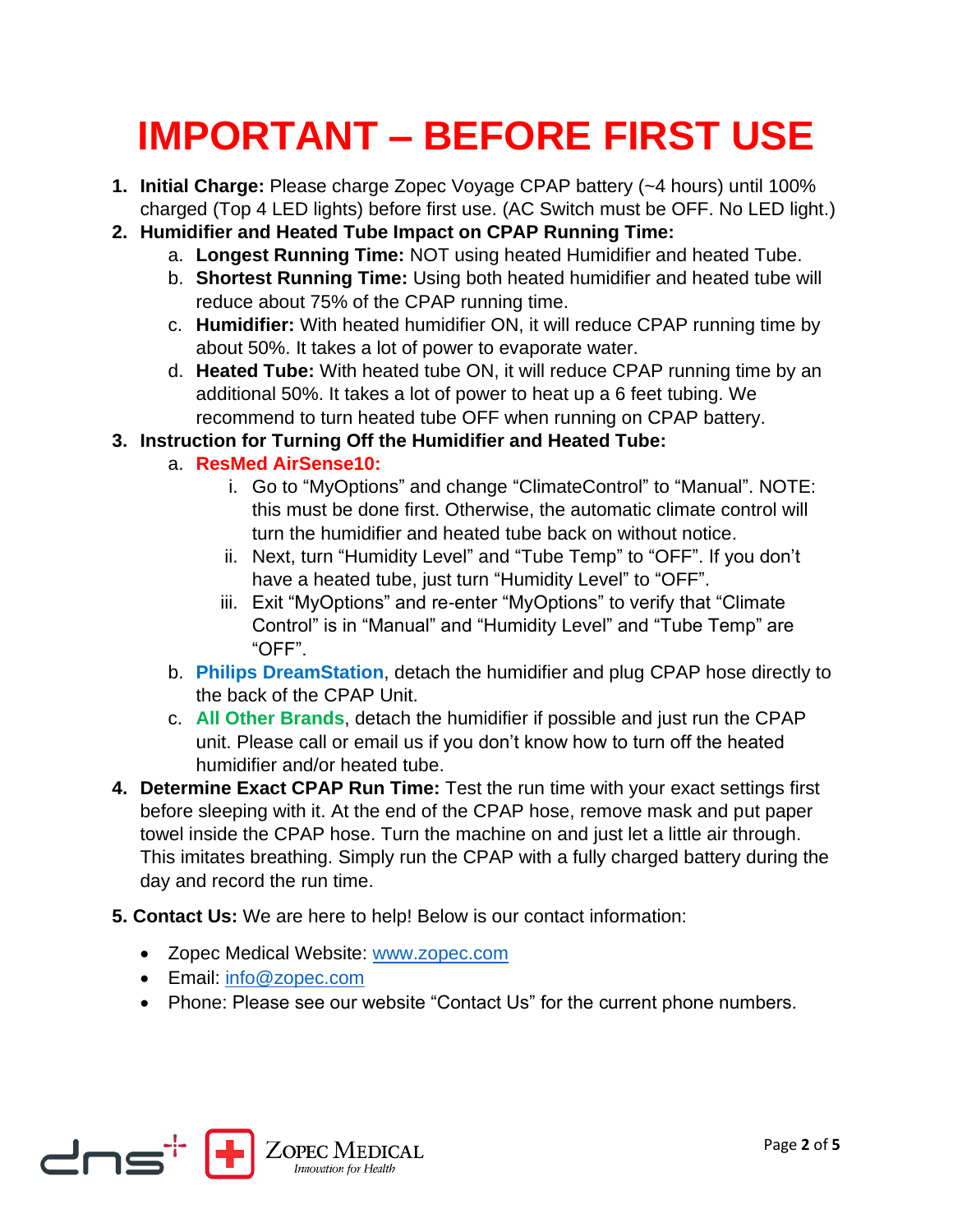#### **1. PRODUCT CONTENT**

- 1. Zopec Voyage Universal Rechargeable CPAP Battery
- 2. Fast USB-C PD 39W Wall Charger
- 3. Travel Pouch

#### **2. PRODUCT DIAGRAM**



- 1. Safety Cover
- 2. AC Outlet
- 3. AC Switch On/Off (press and hold to turn On/Off. LED lights when it is On)
- 4. USB Type-C PD 45W port (input and output)
- 5. USB ports (2)
- 6. Battery Switch On/Off (press and hold to see battery capacity)

#### **3. PRODUCT SPECIFICATIONS**

| <b>Battery Model</b>       | 20ZDPO <sub>2</sub>                                              |  |  |
|----------------------------|------------------------------------------------------------------|--|--|
| Dimensions (L x W x H)     | $7.25''$ x $5.0''$ x $1.75''$ (in)                               |  |  |
| Weight                     | 20 lb                                                            |  |  |
| Capacity                   | 40,200 mAh / 146 Wh                                              |  |  |
| <b>AC Output</b>           | 110V / 60 Hz / 100W                                              |  |  |
| <b>Working Temperature</b> | $32 - 115$ °F (0 - 45°C)                                         |  |  |
| <b>USB-C PD 45W Output</b> | 39W Rated (45W Max). (5V/3A, 9V/3A,<br>12V/3A, 15V/3A, 20V/2.5A) |  |  |
| USB-A Ports (2)            | 5V/2.4A max (each port)                                          |  |  |
| <b>Wall Charger Input</b>  | 100 - 240V, 50/60 Hz (universal)                                 |  |  |
| <b>FAA/TSA Compliant</b>   | Yes (under 160W)                                                 |  |  |
| <b>Recharge Time</b>       | 4 hours or less                                                  |  |  |
| Warranty                   | 1 Year                                                           |  |  |



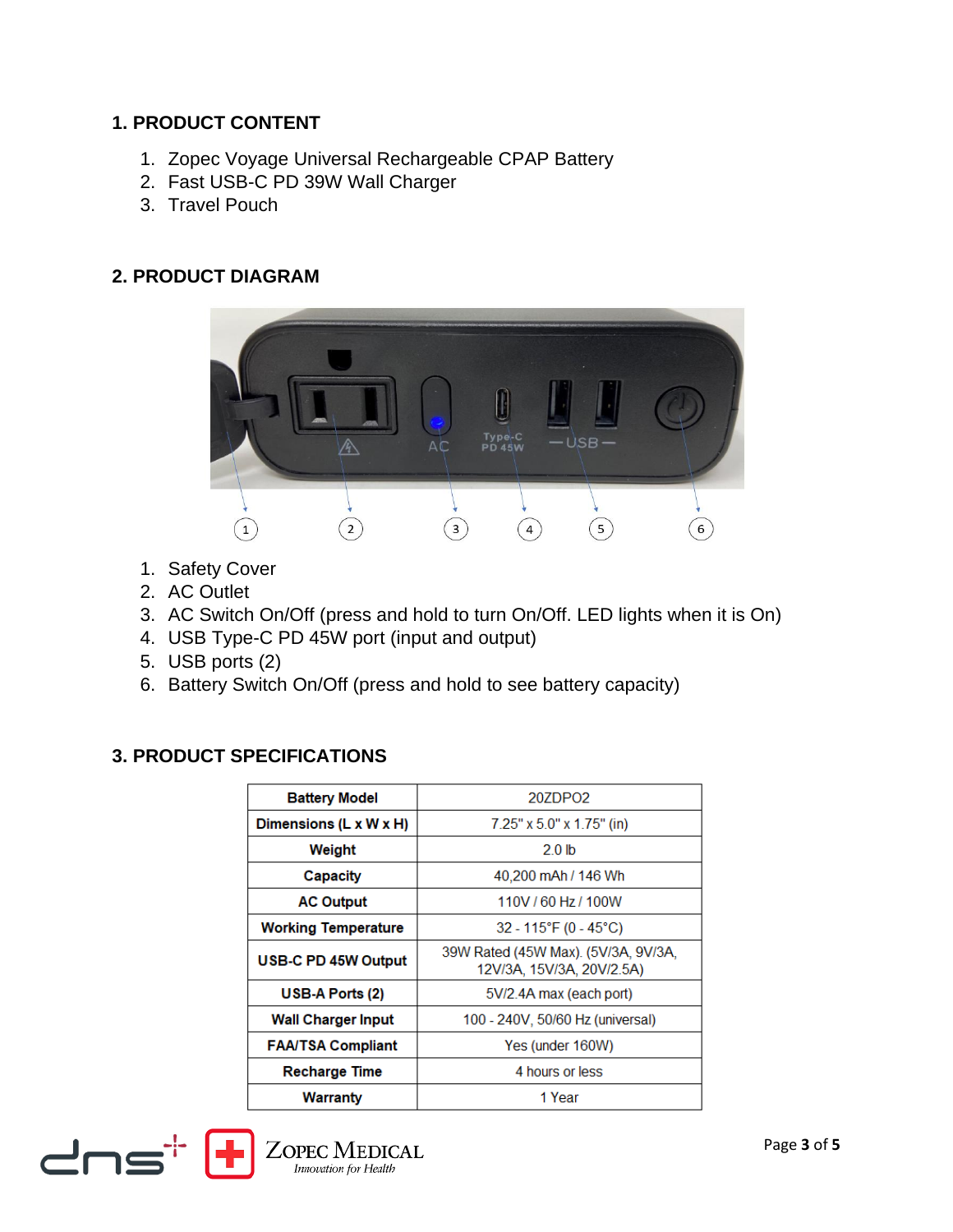#### **4. INSTRUCTION FOR USE**

• Before first use, please charge battery to 100%. (4 LED lights). To charge, plug the wall charger to the wall outlet and connect to the Type-C Port on the battery. Note: AC Outlet switch must be OFF when charging the battery.



- To use battery, open the safety cover.
- Press and hold the AC Outlet Switch to turn on the AC Outlet (LED lights up). The LED lights will show the capacity remaining.
- Plug in your device and the device should turn on and be ready for use.
- After use, just press and hold the AC Outlet Switch to turn off (LED turns off).

#### **5. CPAP Run Time: (Not using humidifier and heated tube. BiPap time around 10 - 20% less)**

| <b>CPAP Brand</b>                    | <b>CPAP Model</b>      | <b>Pressure</b><br>(cm H2O) | <b>Heated Humidifier</b><br>/ Heated Tube | <b>Machine Run</b><br><b>Time (Hours)</b> |
|--------------------------------------|------------------------|-----------------------------|-------------------------------------------|-------------------------------------------|
| <b>Philips</b><br><b>Respironics</b> | <b>DreamStation</b>    | 10                          | <b>Both OFF</b>                           | 14                                        |
|                                      |                        | 15                          | <b>Both OFF</b>                           | 10                                        |
|                                      | <b>DreamStation Go</b> | 10                          | <b>Both OFF</b>                           | 12                                        |
|                                      |                        | 15                          | <b>Both OFF</b>                           | 9                                         |
| <b>ResMed</b>                        | <b>AirSense 10</b>     | 10                          | <b>Both OFF</b>                           | 12                                        |
|                                      |                        | 15                          | <b>Both OFF</b>                           | 9                                         |
|                                      | <b>AirMini</b>         | 10                          | <b>Both OFF</b>                           | 14                                        |
|                                      |                        | 15                          | <b>Both OFF</b>                           | 10                                        |
| <b>Breas HDM</b>                     | Z1 / Z2                | 10                          | <b>Both OFF</b>                           | 16                                        |
| <b>Somnetics</b>                     | <b>Transcend</b>       | 10                          | <b>Both OFF</b>                           | 14                                        |